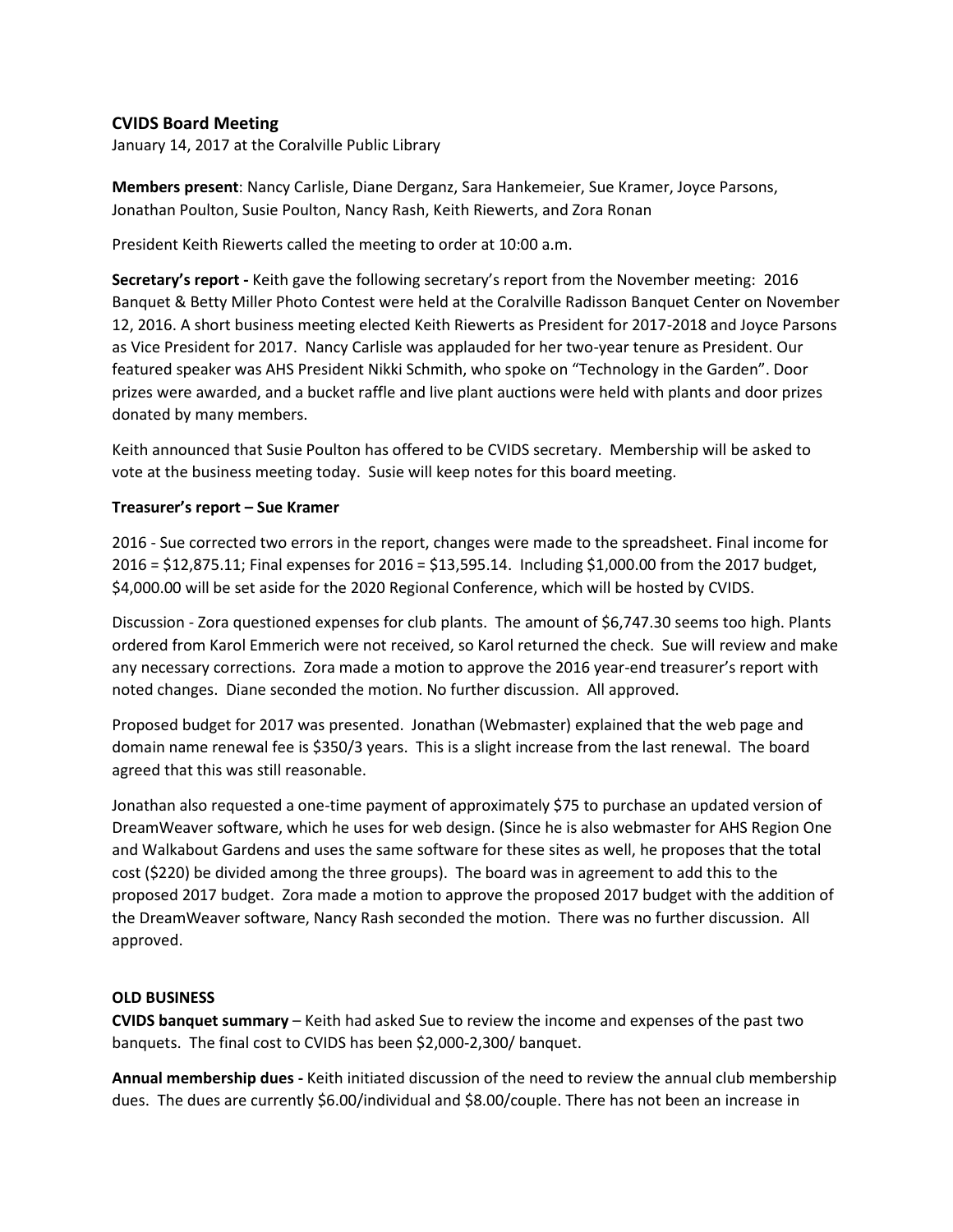many years. Some points to consider include the many benefits of membership, including lunch on the tour, banquet, and a club plant. The board had a lengthy discussion about the dues and agreed that increasing the dues is not unreasonable. It was suggested that we charge one amount and not discount for couples. The amount suggested was \$10/member. We could start in November 2017 for 2018. Some issues to resolve include the timing of when dues are paid and the option of paying in advance. This will be discussed with membership at February's meeting.

**Data projector** – Keith suggested and Nancy Carlisle moved that the club purchase its own data projector since it is a piece of equipment that we use at every meeting and for many events. Currently, we use a member's projector or Jonathan borrows one from the University. The board discussed that the projector should be as color-correct as possible with the capability to adjust the color. It should also have HDMI and wireless connection capability. A projector with these features would cost between \$750 and \$1,000. Nancy Carlisle made a motion that we add a one-time expense of \$1,000 to purchase a data projector with the features discussed, Jonathan seconded the motion. Further discussion included the point that it would be a plus to have the same piece of equipment so board members would be used to using it, thus preventing technical glitches. The motion was unanimously approved.

**Plant order update** – Zora reported that she sent an email to the membership asking for their preferences for club plants but did not receive many responses. She will distribute a survey at today's business meeting. Over the past few years, many club plants were not returned. One likely reason is that the plant did not grow enough in the two years because the plant received had a single fan, which is what some hybridizers send. Zora said she would like to track how many fans are sent in the future. Zora also reported that some members do not report why they don't return the plant. When a member agrees to participate in the club plant distribution, technically they agree to the stated obligations, which include paid membership dues for two years and to return the plant after two years unless the plant has not increased enough for dividing or the plant died. Board members reported that they don't always remember which plant is a club plant, but the new labels have helped. There were too many plants for sale in last year's auction. The board agreed that we should give away 60 plants and sell 30-40 plants. The allocated \$6,000 is an adequate amount. Jonathan urged that some lower priced daylilies be included in the order. Keith asked Zora for a full report on survey results for next month's meeting.

**Daylily books** – Sue Kramer reported that some members still wanted the Doubles and UFOs books. She ordered 10 more Doubles books and 20 UFOs books. The books have not arrived but should be here for the February meeting. Nancy Carlisle has flyers on the UFOs book to distribute to members who are interested.

## **NEW BUSINESS**

**AHS Popularity Poll** – Zora asked if anyone uses the AHS popularity poll results. Some board members use it to compare what is popular in different regions. AHS recommends that we use the popularity poll results as part of our education to the public.

**Club Plants** – plant return and silent auction – Diane Derganz – already discussed above. Will work with Zora to get more information from members and try to resolve issues stated.

**Off Scape Flower Show** – Keith asked for general interest in having an Off Scape flower show as a way to share our flowers with other members and to educate the public. This was a topic that Nikki Schmith